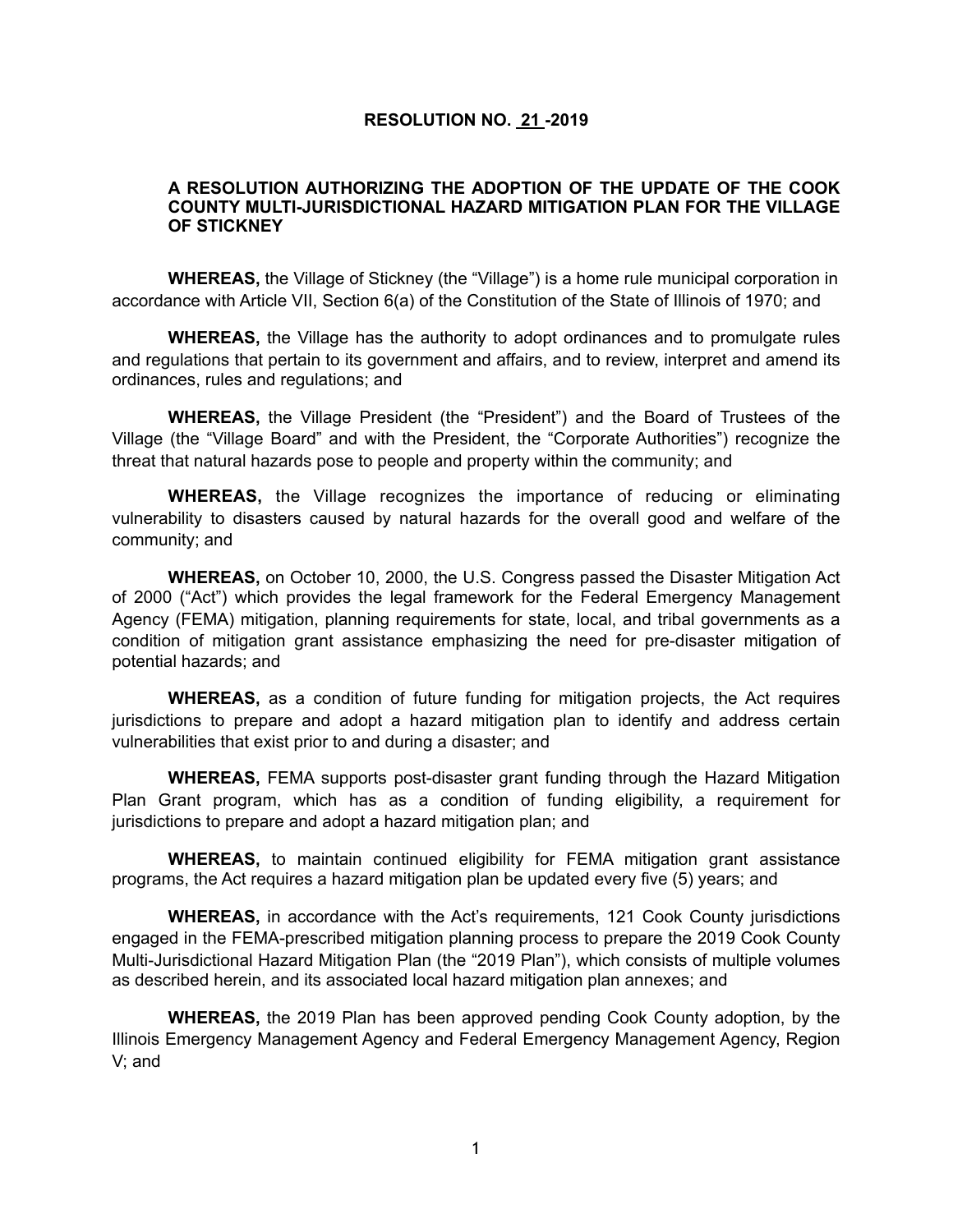**WHEREAS,** the Corporate Authorities find that it is in the best interest of the Village and its residents to accept, approve and adopt in its entirety the 2019 Plan, including Volume 1, the Countrywide Mitigation Actions in Volume 2; and the Village Jurisdictional Annex of Volume 2 of the 2019 Cook County Multi-Jurisdictional Hazard Mitigation Plan, and to further authorize the President or his designee to take all steps necessary to carry out the terms and intent of this Resolution and to ratify any steps taken to effectuate those goals;

## **NOW, THEREFORE, BE IT RESOLVED BY THE PRESIDENT AND BOARD OF TRUSTEES OF THE VILLAGE OF STICKNEY, COOK COUNTY, ILLINOIS, as follows:**

**SECTION 1: RECITALS.** The facts and statements contained in the preamble to this Resolution are found to be true and correct and are hereby adopted as part of this Resolution.

**SECTION 2: PURPOSE.** The purpose of this Resolution is to authorize the President or his designee to accept, approve and adopt in its entirety, Volume 1, the Countrywide Mitigation Actions in Volume 2; and the Village Jurisdictional Annex of Volume 2 of the 2019 Cook County Multi-Jurisdictional Hazard Mitigation Plan, and to further authorize the President or his designee to take all steps necessary to carry out the terms and intent of this Resolution and to ratify any steps taken to effectuate those goals.

**SECTION 3: AUTHORIZATION.** The Board hereby authorizes and directs the President or his designee to accept, approve and adopt in its entirety, Volume 1, the Countywide Mitigation Actions in Volume 2; and the Village Jurisdictional Annex of Volume 2 of the 2019 Cook County Multi-Jurisdictional Hazard Mitigation Plan. The Village will continue to participate in the updating and revision of the 2019 Plan with another plan review and revision to occur within a five (5) year cycle, and designated staff will provide annual progress reports on the status of implementation of the 2019 Plan to the president of the City council.

The Board further authorizes and directs the President or his designee to execute any additional documents necessary or reasonably required to carry out, give effect to and consummate the purpose of this Resolution with such insertions, omissions and changes as shall be approved by the President and the Attorney. The Village Clerk is hereby authorized and directed to attest to and countersign any other documentation as may be necessary to carry out and effectuate the purpose of this Resolution. The Village Clerk is also authorized and directed to affix the Seal of the Village to such documentation as is deemed necessary. The officers, agents and/or employees of the Village shall take all action necessary or reasonably required by the Village to carry out, give effect to and consummate the purpose of this Resolution and shall take all action necessary in conformity therewith.

**SECTION 4. HEADINGS.** The headings of the articles, sections, paragraphs and subparagraphs of this Resolution are inserted solely for the convenience of reference and form no substantive part of this Resolution nor should they be used in any interpretation or construction of any substantive provision of this Resolution.

**SECTION 5. SEVERABILITY.** The provisions of this Resolution are hereby declared to be severable and should any provision of this Resolution be determined to be in conflict with any law, statute or regulation by a court of competent jurisdiction, said provision shall be excluded and deemed inoperative, unenforceable and as though not provided for herein and all other provisions shall remain unaffected, unimpaired, valid and in full force and effect.